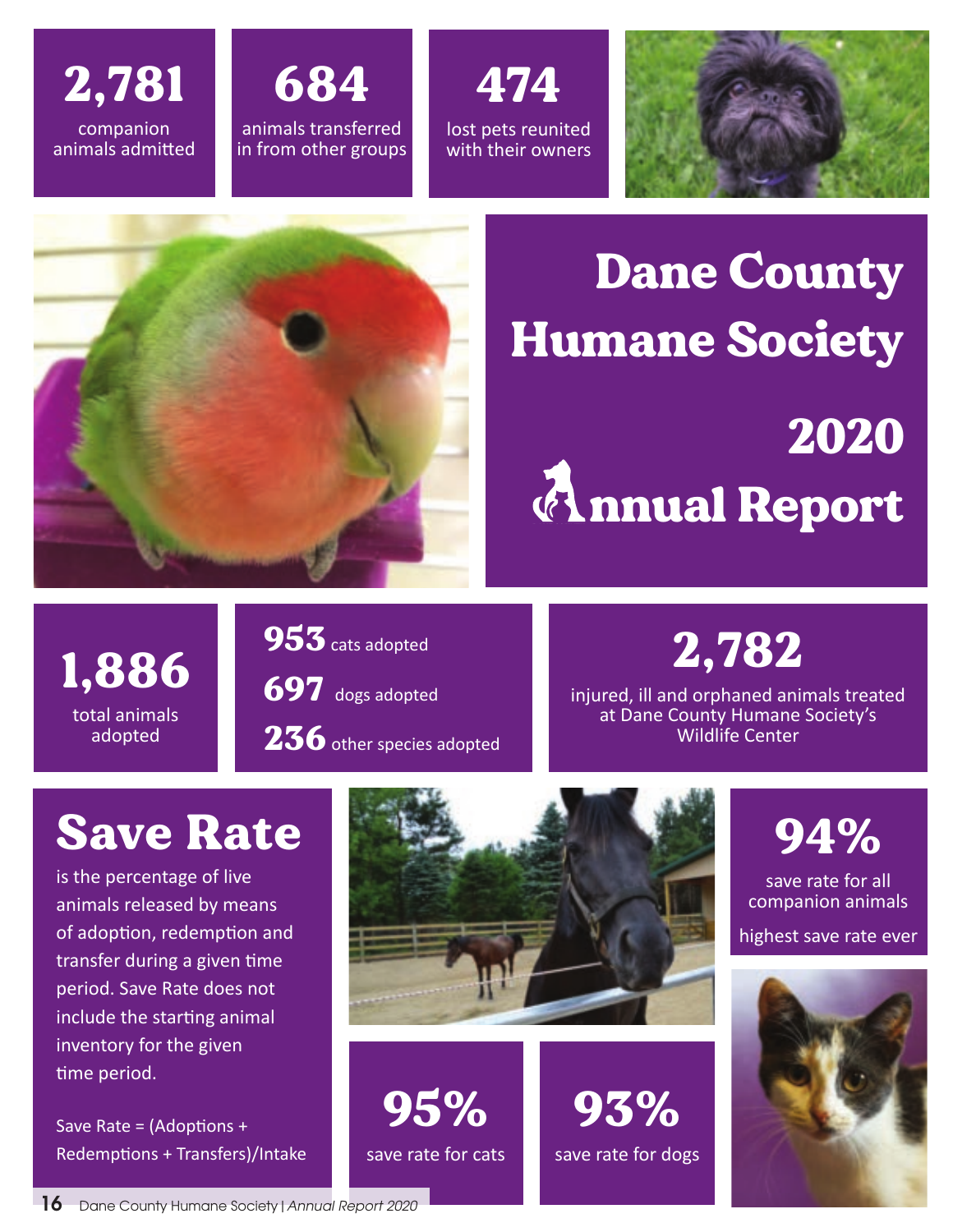

## 2,782

wild animals were admitted after being found ill, injured or orphaned

 Canada Geese are frequently admited to our Wildlife Center for rehabilitation, and a goose with complex medical needs arrived in November. Caring fnders rescued a goose found sitting on the ground in a residential area of Waunakee, unable to fy. On admission, x-rays confrmed that it had been shot and injured. The bird sufered two separate and partially open fractures to its left wing and leg. Patient #20-2643 underwent surgery with University of Wisconsin Veterinary Care – Special Species Health Service and spent two months recovering with the help of licensed wildlife rehabilitators in our wildlife program. This bird was housed in our newly constructed Sundance Center with two other geese until it was successfully released in January 2021.

## 145 Unique Species admitted during 2020







#### Barn

31 barn animals were cared for by Dane County Humane Society



 $\blacktriangledown$  John, a stunning 16-year-old gelding, came to DCHS as a lost animal. Afer consistent care and positve reinforcement, this gentle soul was fnally adopted 75 days later.

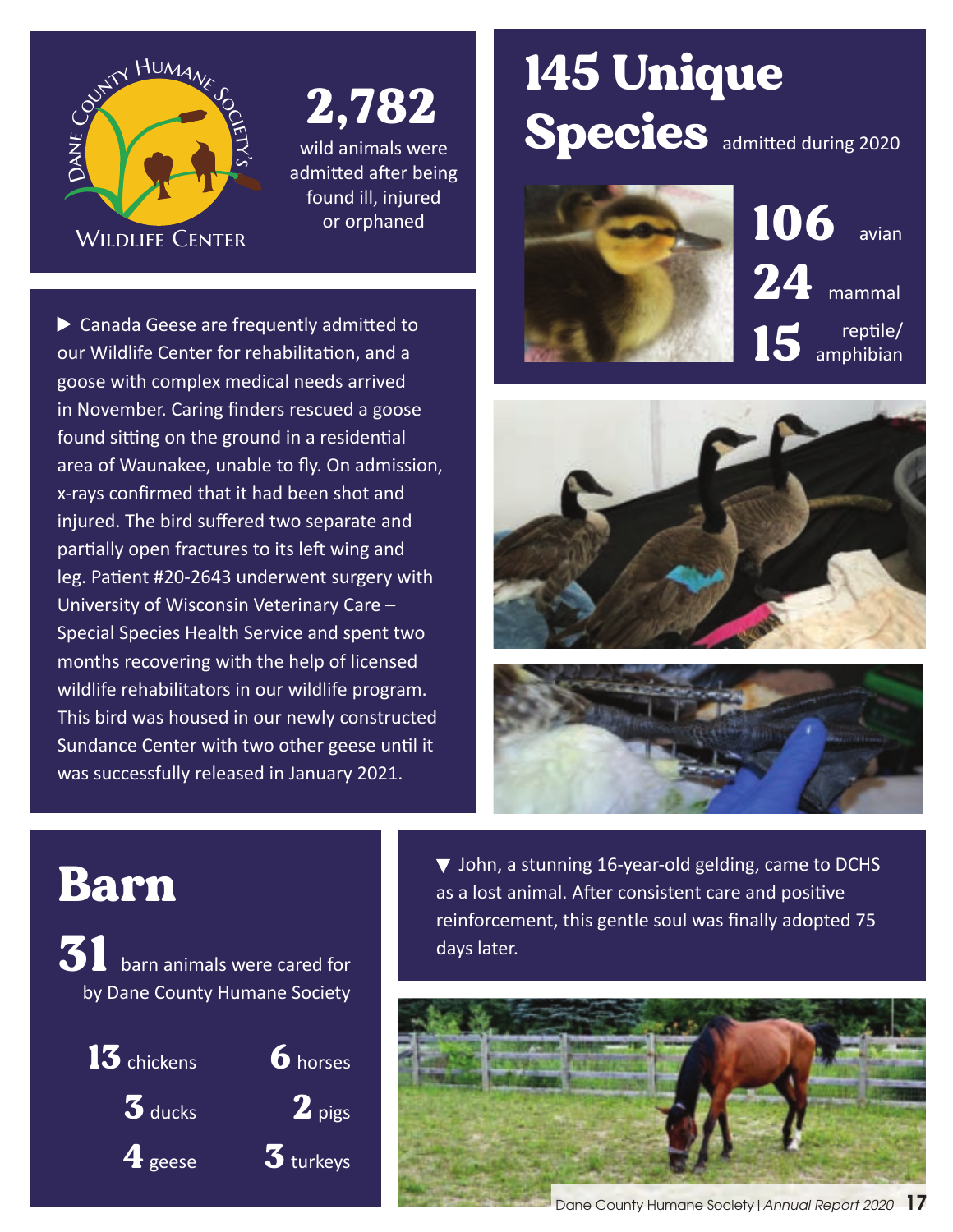#### Animal Medical Services

## 7,206

medical exams performed

## 1,185

spay/neuter surgeries performed on 700 cats, 453 dogs and 32 rabbits

#### 141

dental surgeries performed on 109 cats and 32 dogs

#### 82

other surgeries performed such as amputations, mass removals, enucleations and exploratory abdominal

## 64

UW veterinary students attended ambulatory rotations (in-person and virtually) at DCHS to learn about shelter medicine and management



#### **18** Dane County Humane Society|*Annual Report 2020*

#### Foster

92

foster families provided homes for

370 animals needing to grow, rest and recover  $\mathbf{84}$  critters

209 cats  $77$  dogs

## F.I.T. Center



cats with dermatophyte (ringworm)<br>were treated and cured in Maddie's<br>Felines in Treatment Center at DCHS were treated and cured in Maddie's Felines in Treatment Center at DCHS



49 of those cats were from<br>10 different outside organizations



cats were in F.I.T. for just 28 days

there was a mom and 8 kittens recovering in a foster home for During COVID lockdown, buting COVID lockdown,<br>there was a mom and 8 kittens  $\sum_{\text{days}}$ 



28 volunteers spent 809 hours caring for cats in the F.I.T. Center

 Lady in a Fur Coat arrived at DCHS in December 2019 as a stray. During her medical exam, our vets determined Lady needed her ear faps removed so she could live a healthy and pain-free life. A staff member crocheted Lady an ear bonnet to help her find a home when she was ready in January 2020, and the story went viral! Lady's story was shared on CNN, The Kelly Clarkson Show and international news outlets. This is just one way our staff and volunteers go above and beyond for our animals every day!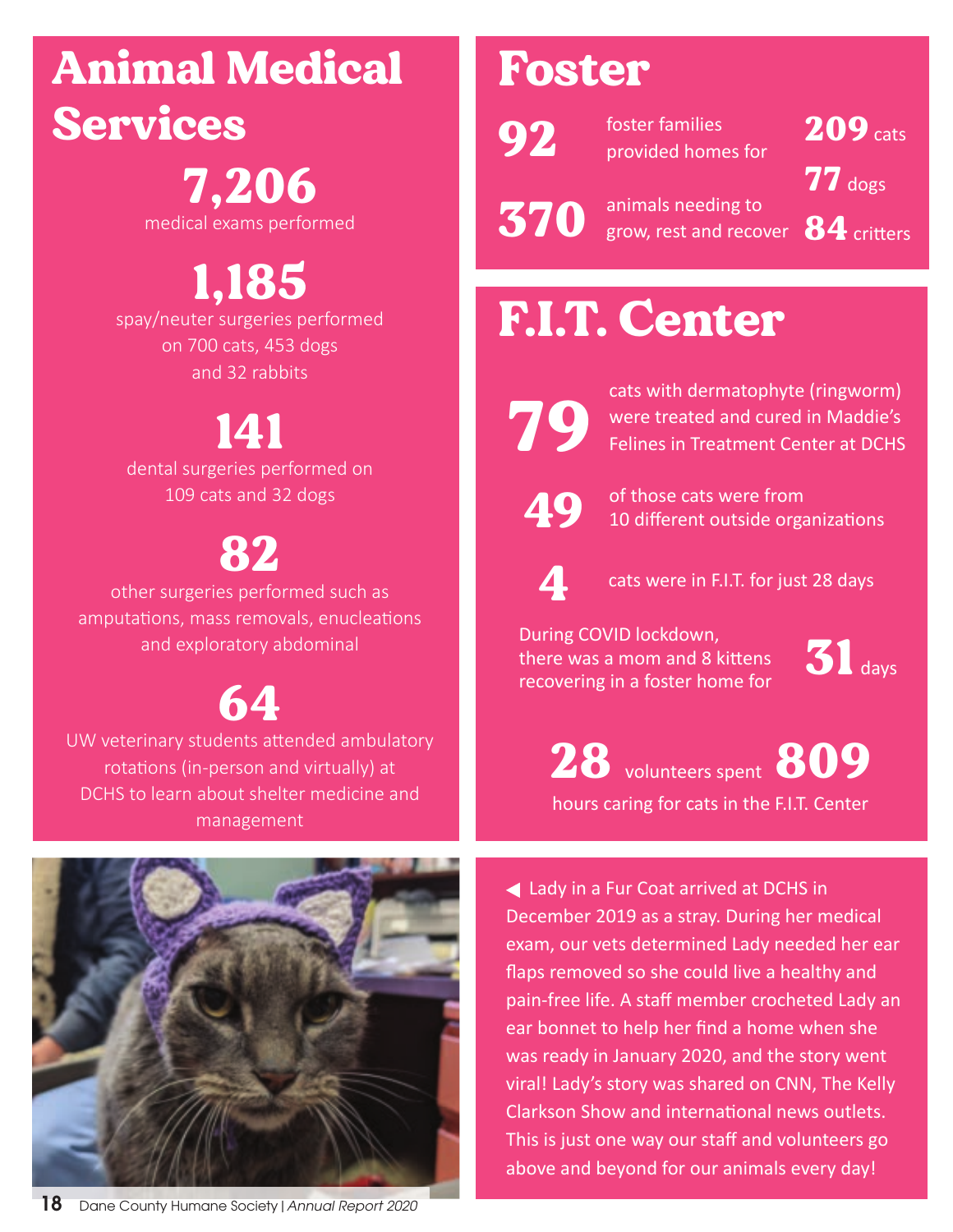## Canine Behavior Team

70

dogs were enrolled in DCHS's Behavior Modification program

52

puppies were enrolled in Puppy Preschool

47

dogs were enrolled in Dog Training 1

4

dogs were enrolled in Dog Training 2

## Media Highlights

#### Over 300

Pet of the Week segments on NBC15, News 3 Now, WKOW27, 105.5 Triple M , 94.9 WOLX and Isthmus On Tap

2,200+ new Instagram followers (@dchsgiveshelter)

2,600+ new Pawprints e-newsleter subscribers

## 4,400+

new Facebook followers across three Facebook pages: Dane County Humane Society (@GiveShelter), Dane County Humane Society's Wildlife Center (@dchswc) and Dane County Humane Society Thrift Store (@DCHSThriftStore)

#### Over 5.2 million

website views in 2020



## Pets for Life

165 new clients with 245 pets have received assistance and resources

763 other medications and services were delivered were spayed/neutered

337 received vaccinatons

48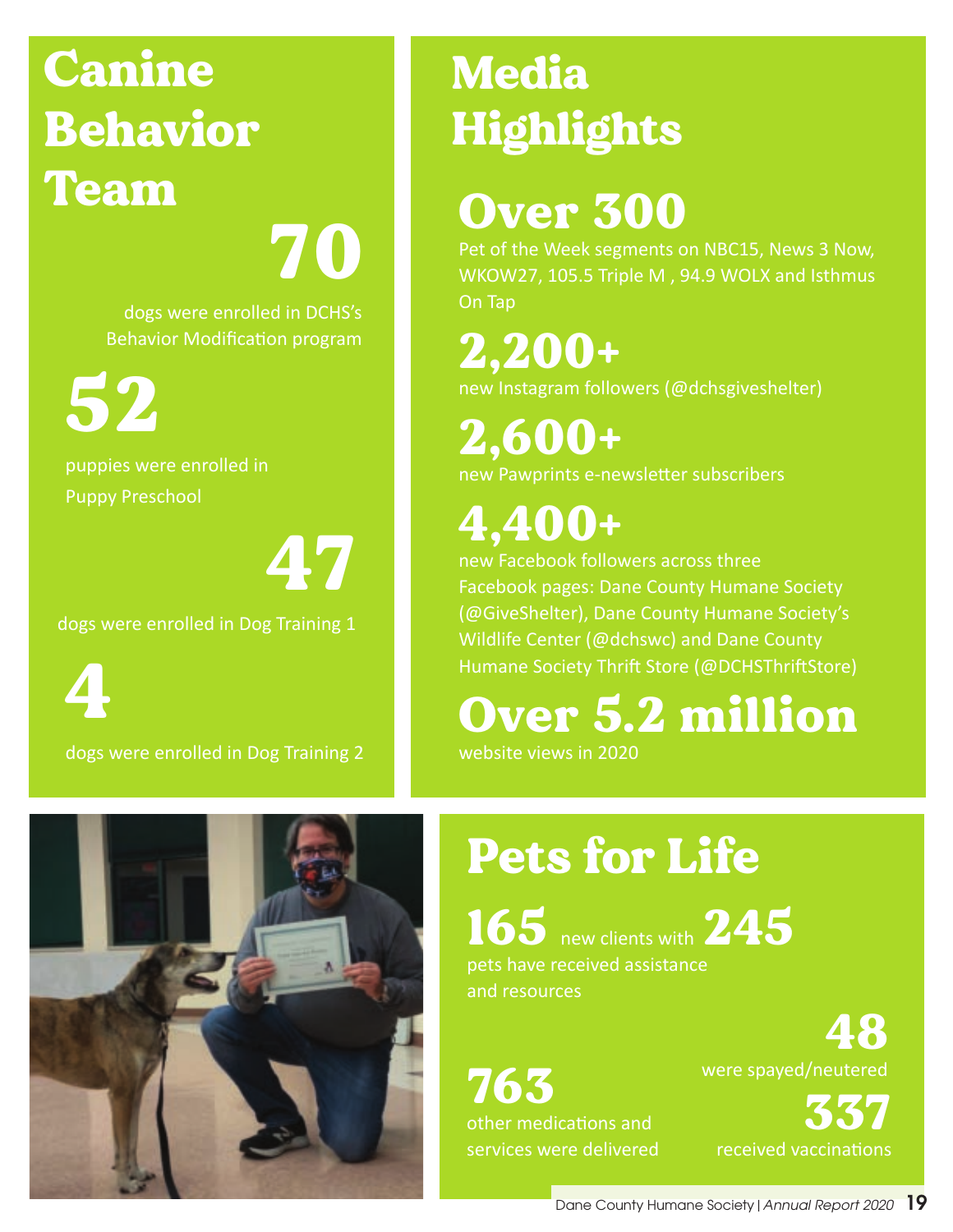Volunteers 760 volunteers contributed 39,887

hours of service



Independent Fundraisers

\$125,047 was donated to DCHS through

149 Facebook fundraisers and

136 independent events,

109 hosted by local businesses and

27 hosted by kids Throughout the pandemic, we have continued to rely on our volunteers to make lifesaving work happen. A limited number of volunteers were able to continue in their regular roles in adoptions, care and foster, while others stretched to learn new skills or contributed remotely. Dozens of volunteers jumped fundraisers and many others discovered new skills by joining our Thrift Store team! No matter where they help, we couldn't do it without the support of these wonderful volunteers!



Keeping Pets in Their Homes

 $25,250$  pounds of pet food and cat litter were donated to local food pantries

320,651

pounds of pet food and cat liter have been donated to local food pantries since the program began in 2011

DCHS collaborates with Community Action Coalition for the homes of those experiencing economic hardship.

#### Humane Education

65

humane education events reached about

1,000

adults and kids via Camp Pawprint, shelter tours, presentations, field trips, scout workshops and Humane Heroes Club